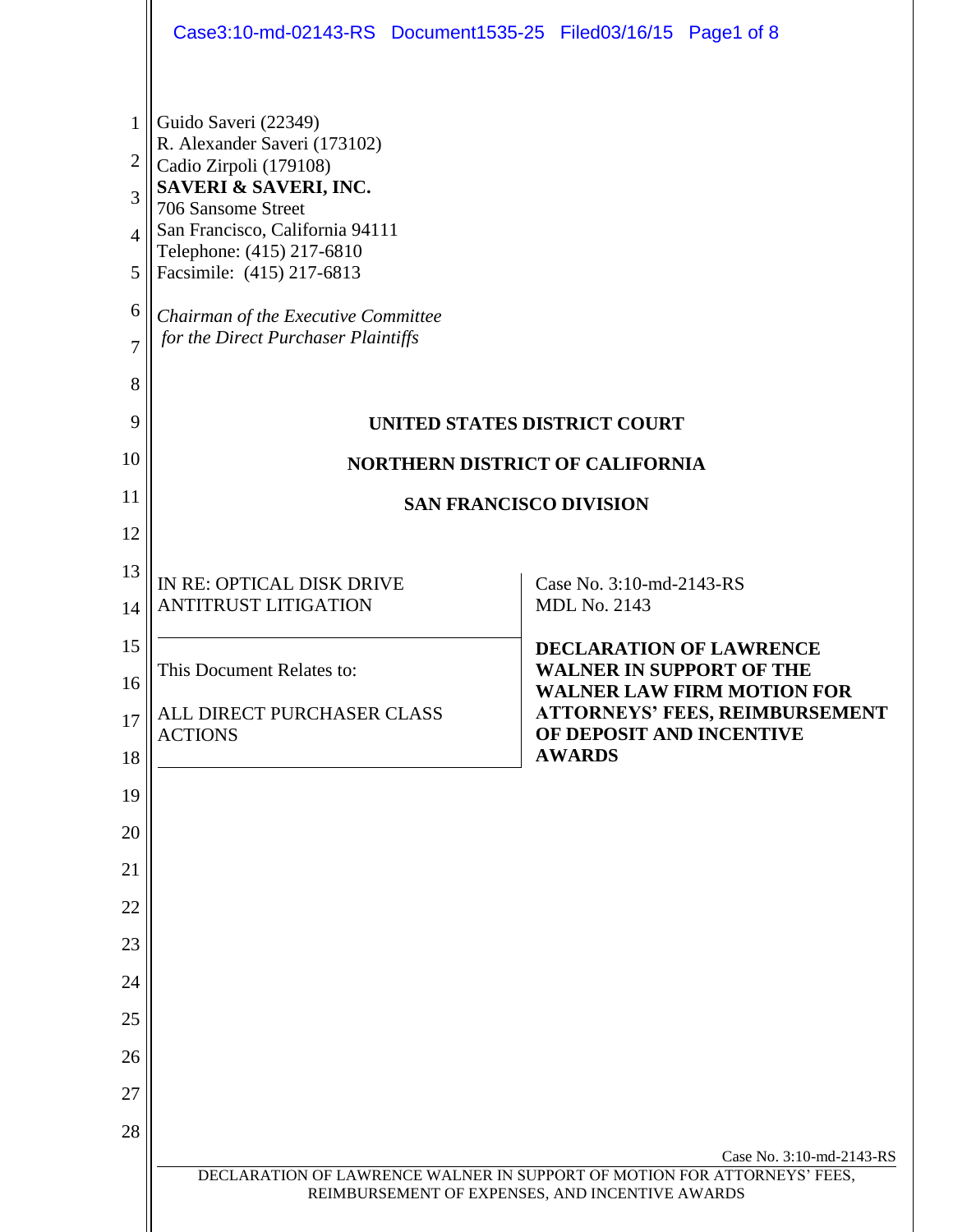1 I, Lawrence Walner, declare and state as follows:

2 3 4 5 6 1. I am a Managing Partner of the law firm of The Walner Law Firm. I submit this declaration in support of Direct Purchaser Plaintiffs ("DPP") joint application for an award of attorneys' fees in connection with the services rendered in this litigation. I make this Declaration based on my own personal knowledge, and if called as a witness, I could and would competently testify to the matters stated herein.

7 8 9 10 2. My firm has served as counsel to Warren S Herman and as counsel Paul Nordine as plaintiff for the Direct Purchaser Class ("Class") throughout the course of this litigation. The background and experience of The Walner Law Firm and its attorneys are summarized in the *curriculum vitae* attached hereto as Exhibit 1.

11 12 13 14 3. The Walner Law Firm has prosecuted this litigation solely on a contingent-fee basis, and has been at risk that it would not receive any compensation for prosecuting claims against the Defendants. While The Walner Law Firm devoted its time and resources to this matter, it has foregone other legal work for which it would have been compensated.

15 16 17 18 4. During the pendency of the litigation, The Walner Law Firm performed the following work: Preparation of the named plaintiffs for the case background and preparation for the depositions, keep them appraised of the case progression, to follow the case and for potential future assignement.

19 20 21 22 23 24 25 26 27 5. Attached hereto as Exhibit 2 is my firm's total hours and lodestar, computed at historical rates, for the period of May 7, 2010 through December 31, 2014. This period reflects the time spent after the appointment of the Chairman of the Executive Committee for the DPPs (the "Chairman") in this litigation. The total number of hours spent by The Walner Law Firm during this period of time was 342.90, with a corresponding lodestar of \$136,500.00. This summary was prepared from contemporaneous, daily time records regularly prepared by my firm. The lodestar amount reflected in Exhibit 2 is for work believed to be assigned by the Chairman, and was performed by professional staff rom my law firm for the benefit of the Class.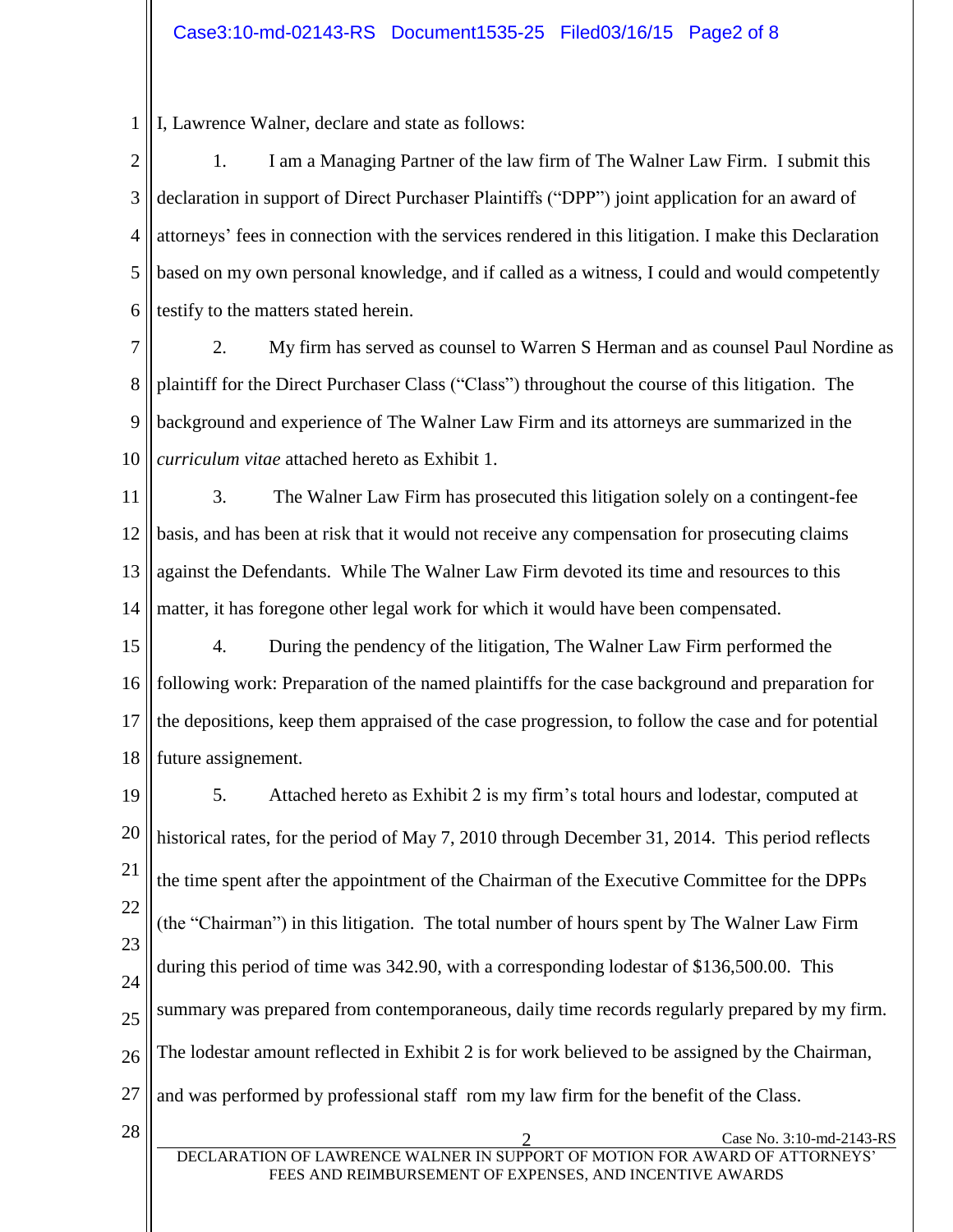| 1              | The hourly rates for the attorneys and professional support staff in my firm<br>6.                                                      |  |  |  |  |  |
|----------------|-----------------------------------------------------------------------------------------------------------------------------------------|--|--|--|--|--|
| $\overline{2}$ | included in Exhibit 2 are the usual and customary hourly rates charged by The Walner Law Firm.                                          |  |  |  |  |  |
| 3              | 7.<br>It is my best recollection that The Walner Law Firm paid a total of Ten Thousand                                                  |  |  |  |  |  |
| 4              | Dollars \$10,000.00 to the Saveri Firm for the joint prosecution of the litigation against the                                          |  |  |  |  |  |
| 5              | Defendants.                                                                                                                             |  |  |  |  |  |
| 6              | 8.<br>I have reviewed the time and expenses reported by each person or utilized by this                                                 |  |  |  |  |  |
| 7              | firm in this case which are included in this declaration, and I affirm that they appear to me to be                                     |  |  |  |  |  |
| 8              | true and accurate.                                                                                                                      |  |  |  |  |  |
| 9              | I declare under penalty of perjury under the laws of the United States of America that the                                              |  |  |  |  |  |
| 10             | foregoing is true and correct. Executed on this 9th day of March, 2015 at Chicago, Illinois.                                            |  |  |  |  |  |
| 11             |                                                                                                                                         |  |  |  |  |  |
| 12             | Lawrence Walner                                                                                                                         |  |  |  |  |  |
| 13             | Lawrence Walner                                                                                                                         |  |  |  |  |  |
| 14             |                                                                                                                                         |  |  |  |  |  |
| 15             |                                                                                                                                         |  |  |  |  |  |
| 16             |                                                                                                                                         |  |  |  |  |  |
| 17             |                                                                                                                                         |  |  |  |  |  |
| 18             |                                                                                                                                         |  |  |  |  |  |
| 19             |                                                                                                                                         |  |  |  |  |  |
| 20             |                                                                                                                                         |  |  |  |  |  |
| 21             |                                                                                                                                         |  |  |  |  |  |
| 22             |                                                                                                                                         |  |  |  |  |  |
| 23             |                                                                                                                                         |  |  |  |  |  |
| 24             |                                                                                                                                         |  |  |  |  |  |
| 25             |                                                                                                                                         |  |  |  |  |  |
| 26             |                                                                                                                                         |  |  |  |  |  |
| 27             |                                                                                                                                         |  |  |  |  |  |
| 28             | Case No. 3:10-md-2143-RS                                                                                                                |  |  |  |  |  |
|                | DECLARATION OF LAWRENCE WALNER IN SUPPORT OF MOTION FOR AWARD OF ATTORNEYS'<br>FEES AND REIMBURSEMENT OF EXPENSES, AND INCENTIVE AWARDS |  |  |  |  |  |
|                |                                                                                                                                         |  |  |  |  |  |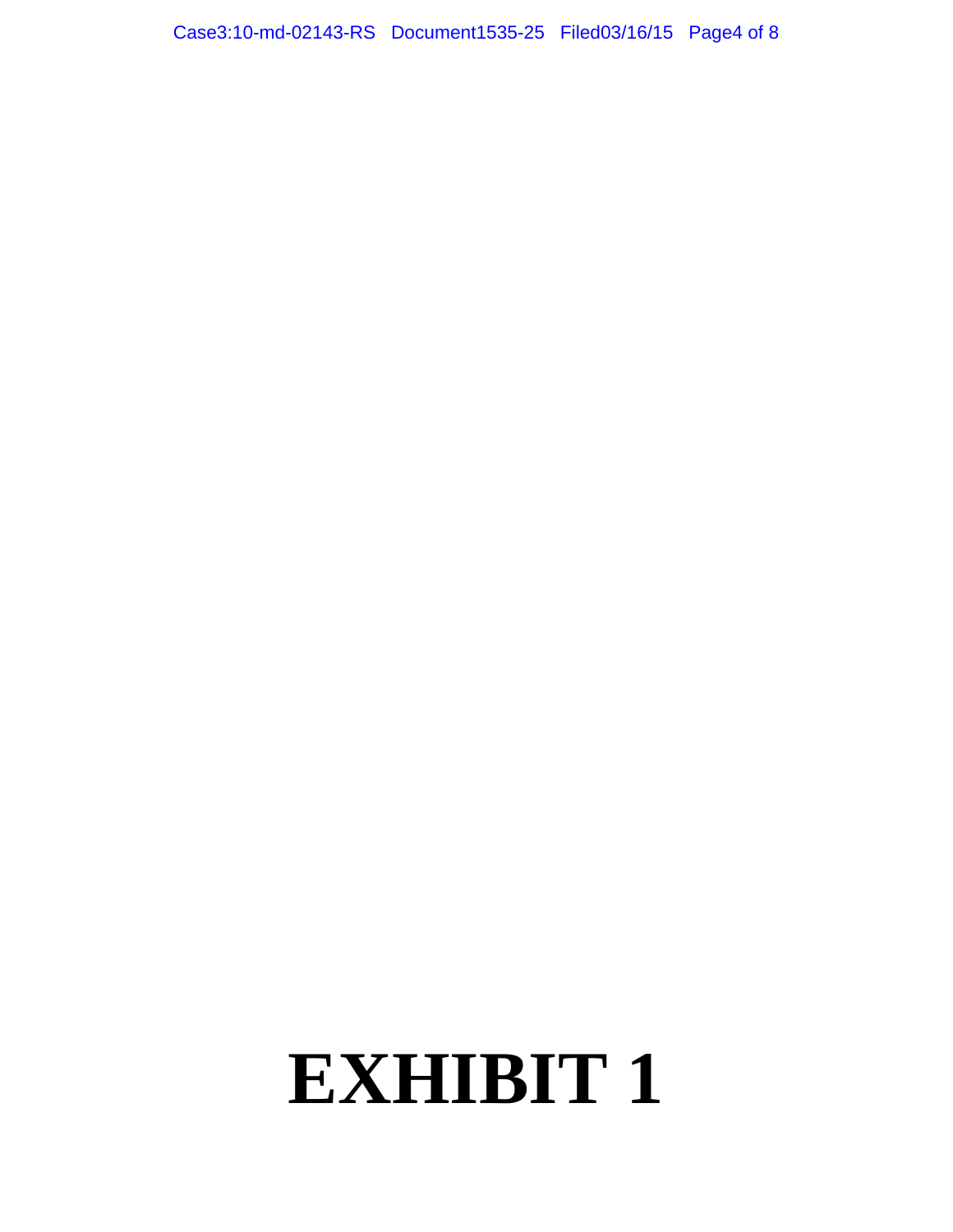#### *In re Optical Disk Drive Antitrust Litigation*, Case No. 3:10-md-2143-RS **The Walner Law Firm** Background of the Walner Law Firm May 7, 2010 through December 31, 2014

## **BACKGROUND INFORMATION**

**The Walner Law Firm**:

**Lawrence Walner – Managing Partner**: Has over 40 years experience as an attorney.

**Aaron R Walner – Partner**: Has over 10 years experience as an attorney.

The Walner Law Firm has been practicing class-action law for more than forty years and recovered nearly \$7 billion in damages either alone or linked with other law firms. Uniquely, this its only area of practice and expertise. The firm is head by Lawrence Walner and Aaron Walner and is headquartered outside Chicago, Illinois.

The Walner Law Firm has brought successful class actions against some of the largest banks, insurance, drug, telephone and healthcare companies, union pension funds and manufacturers in the United States.

We have presented cases before the United States Supreme Court, the Second, Third, Fifth, Sixth, Seventh and Ninth Circuit and District of Columbia Courts of Appeal, two Illinois Supreme Court cases case and has also participated in cases filed in at least seventeen states.

**James M McClintick – Of Counsel:** James M. McClintick has been a practicing attorney since 2005. Mr. McClintick has experience in a broad array of practice areas including white-collar defense, government enforcement actions, insurance disputes, and consumer protection issues. A litigator with experience defending corporations in various civil matters as well as prosecuting data privacy and consumer fraud claims against banks, airlines, and hospital systems, Mr. McClintick also has a passion for civil rights issues and has volunteered with the Capital Area Immigrants' Rights Coalition in Washington, D.C. and the A.C.L.U. of Maryland, among other nonprofit entities. Mr. McClintick was born and raised in Washington state and worked as an editor and teacher prior to becoming an attorney.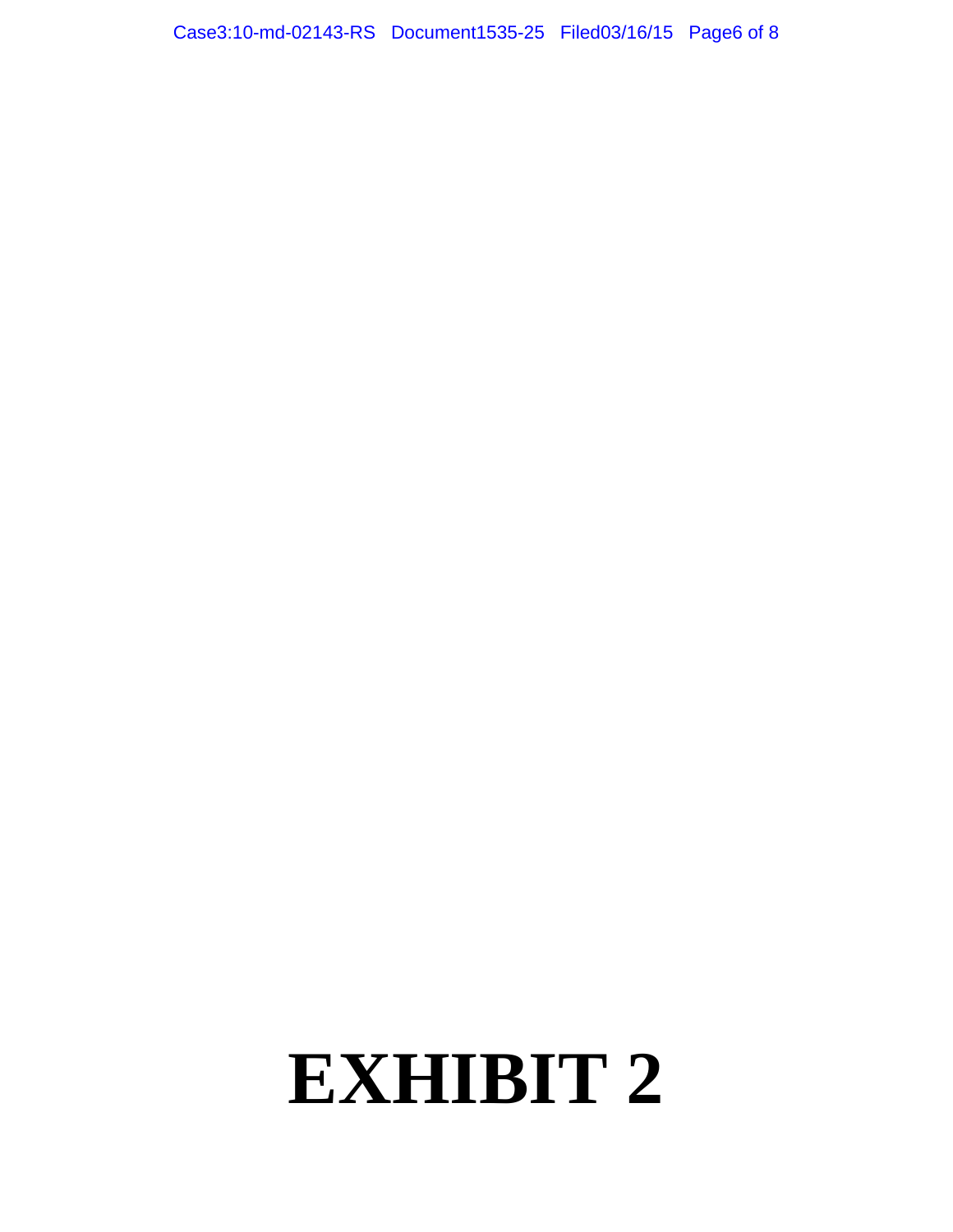# *In re Optical Disk Drive Antitrust Litigation*, Case No. 3:10-md-2143-RS **The Walner Law Firm** Reported Hours and Lodestar May 7, 2010 through December 31, 2014

## **TIME REPORT**

| <b>NAME</b>             | <b>TOTAL</b><br><b>HOURS</b> | <b>HOURLY</b><br><b>RATE</b> | <b>LODESTAR</b> |  |  |  |  |
|-------------------------|------------------------------|------------------------------|-----------------|--|--|--|--|
| <b>ATTORNEYS</b>        |                              |                              |                 |  |  |  |  |
| Lawrence Walner (P)     | 47.70                        | \$600                        | \$28,620.00     |  |  |  |  |
| Aaron Walner (P)        | 30.40                        | \$500                        | \$15,200.00     |  |  |  |  |
|                         |                              |                              |                 |  |  |  |  |
| James M McClintick (OC) | 182.50                       | \$350                        | \$63,875.00     |  |  |  |  |
| Lawrence Walner (P)     | 44.50                        | \$350                        | \$15,575.00     |  |  |  |  |
| Aaron Walner (P)        | 37.80                        | \$350                        | \$13,230.00     |  |  |  |  |
|                         |                              |                              |                 |  |  |  |  |
|                         |                              |                              |                 |  |  |  |  |
|                         |                              |                              |                 |  |  |  |  |
|                         |                              |                              |                 |  |  |  |  |
| NON-ATTORNEYS           |                              |                              |                 |  |  |  |  |
|                         |                              |                              |                 |  |  |  |  |
|                         |                              |                              |                 |  |  |  |  |
|                         |                              |                              |                 |  |  |  |  |
|                         |                              |                              |                 |  |  |  |  |
|                         |                              |                              |                 |  |  |  |  |
|                         |                              |                              |                 |  |  |  |  |
|                         |                              |                              |                 |  |  |  |  |
|                         |                              |                              |                 |  |  |  |  |
| <b>TOTAL:</b>           | 342.90                       |                              | \$136,500.00    |  |  |  |  |

(P) Partner (OC) Of Counsel (A) Associate (PL) Paralegal

(LC) Law Clerk